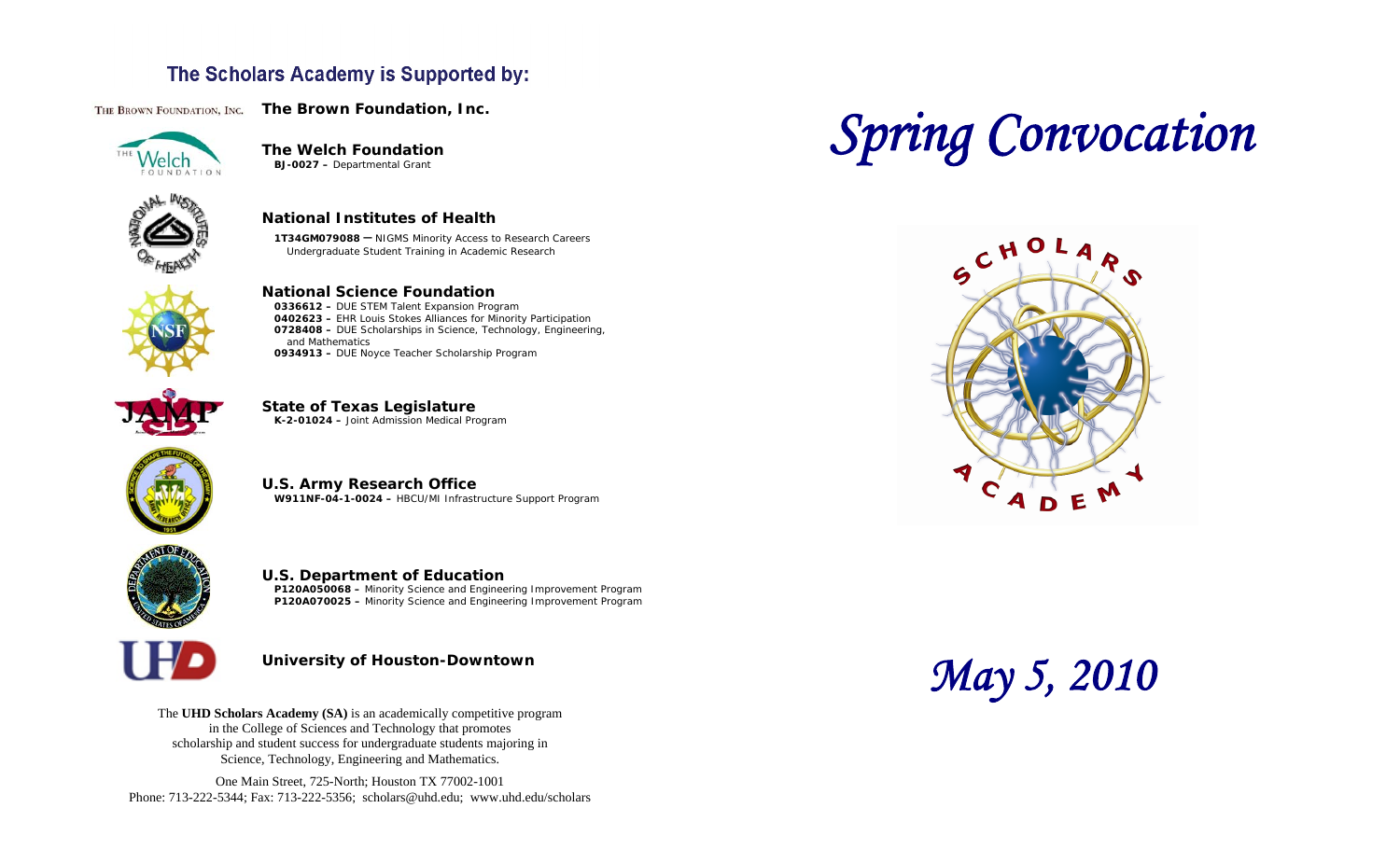#### **Scholars Academy Staff**

Director: Dr. Mary Jo Parker Program Manager: Mr. Rene Garcia Administrative Assistant II: Ms. Lois Smith Student Assistants: Carlos Lacayo Massiel Rubio

 Adetomiwa Oguntuga Ceraira Snerling Simmons

#### **Executive Committee**

Dr. Richard Aló Dean George Pincus Mr. Edward Sheinberg Dr. Akif Uzman Dr. Kenneth Oberhoff Dr. Dennis Rodriguez Dr. Larry Spears

#### **Peer Mentor Team**

| <b>Peer Mentor Coordinator:</b><br>Ms. Mitsue Nakamura<br><b>Audrey Gonzalez</b> |                                                                      |                                              |
|----------------------------------------------------------------------------------|----------------------------------------------------------------------|----------------------------------------------|
| Morgan Dees<br>Elena Espino<br>Arturo Garza, Jr.<br>Edgar Gatica                 | <b>Victor Martinez</b><br>Stephanie Omage<br><b>Reuben Rodriguez</b> | Anisa Saleh<br>Kulsoom Shah<br>Jose Trinidad |
|                                                                                  |                                                                      |                                              |
| Dr. Brad Hoge                                                                    | Dr. Lisa Morano                                                      | Dr. Ongard Sirisaengtaksin                   |
|                                                                                  | <b>Do Miss Bases</b>                                                 | D. The ethn Deall                            |

Dr. Maria Benavides Dr. Mian Jiang Dr. Timothy Redl Dr. Barry Sullender<br>Dr. Ping Chen Dr. Hong Lin Dr. Rachna Sadana Dr. Jeong-Mi Yoon Dr. Ping Chen Dr. Hong Lin Dr. Rachna Sadana Dr. Jeong-Mi Yoon<br>Dr. Weining Feng Dr. Deanna McCullough Dr. Catherine Shaffer

Dr. Deanna McCullough

Below are SA Graduates at the Fall 2009 Commencement: Kethlyn Africa; Rosalinda Arenas; Mario Barbosa; David Brown; Mario Garza; Dhiran Giri; Terri Hoover; Jeremy Kemp; Julio LaTorre; Marsida Lisi; Amber Martinez; Angelica Medina; Yuricel Mondragon; Benito Morales; Justine Onyedebelu; Alarna Patterson; Phuong Pham; Johnny Ramos; Ivo Sanjoh; Oluwadamilola Seriki; Elva Sierra; Jesus Soto; and An Vo.



## **Scholars Academy Program Staff** Scholars Academy Members Spring 2010

| Gloria Abarca          | <b>Leonard Dees</b>     | <b>Binh Le</b>         | Norma Pereida                       | <b>Ceraira Snerling</b>                 |
|------------------------|-------------------------|------------------------|-------------------------------------|-----------------------------------------|
| Ali Abedi              | <b>Edgar Diaz</b>       | <b>Steve Leon</b>      | <b>Nhung Pham</b>                   |                                         |
| <b>Frances Acevedo</b> | Halit Dilber, Jr.       | <b>Tin Liu</b>         | <b>Kelly Phillips</b>               | <b>Slaymo</b> nSpencer                  |
| Rogelio Acuna          | <b>Justin Dsouza</b>    | Alonzo Loreto          | Danielle                            | <b>Ibiene Tamuno</b>                    |
| Santosh                | <b>Betsy Escobar</b>    | Shitul Maisuria        |                                     | <b>Stephanie Thames</b>                 |
|                        | Elena Espino            | <b>Ryan Mansfield</b>  | <b><i><u>Padklesimeer</u></i></b>   | <b>Teena Thomas</b>                     |
| MahikedrAguirre        | <b>London Flores-</b>   | Anne Maredia           |                                     | <b>Bruno Toledo</b>                     |
| Tahlia Aickareth       |                         | <b>Victor Martinez</b> | <b><i><u>DhawmtePlacide</u></i></b> | <b>Andrew Tran</b>                      |
| Kolawole               | <b>Away Folower</b>     | Sunu Mathew            | Ranjan Poudel                       | Tuan Tran                               |
|                        | <b>Marlon Forero</b>    | Lisa Matsell           | Marsha                              | Jose Trejo                              |
| <b>Akindajbanese</b>   | Dennis Garcia           | Mustafa                |                                     | Victor Trejo                            |
| Naeem Ali              | Walter Garcia           |                        | <b>Slaeyes</b> a Rabalber           | <b>Jose Trinidad</b>                    |
| Noreen Ali             | Arturo Garza, Jr.       | Wehamoddohamed         | <b>Karla Rios</b>                   | Tanu Uppal                              |
| <b>Lilian Antunes</b>  | <b>Edgar Gatica</b>     | Helen                  | Natalie Rodriguez                   | Eric Uquillas                           |
| Philip Ayazi           | <b>Michael Giles</b>    |                        | Reuben                              | Ana Uruena                              |
| Nameera Baig           | A'Tondra                | <b>JhorgeMoemger</b>   |                                     | Ebelin Vaquiz                           |
| Jesus Barron-          | Gilstrap                | Jimmy Ngo              | MadrightRatbio                      | <b>Christine Varghese</b>               |
|                        | <b>Audrey Gonzalez</b>  | Duc-Trung              | Elda Rueda                          | Karina Vazquez                          |
| <b>Bidanlay Bell</b>   | Dulce Guevara           |                        | Kamran Safarli                      | Jose Ventura                            |
| <b>Brenda Blanco</b>   | <b>Brian Holtkamp</b>   | NgmgeNguyen            | Nigar Safarova                      | Rosa Villagomez                         |
| <b>Marlon Bonilla</b>  | Jordan Howland          | Jackie Nguyen          | Yesenia Salazar                     | Christina Wallace                       |
| Muhammad               | Abdul Jangda            | Katherine              | Anisa Saleh                         | Tabitha Ward                            |
|                        | Abdul Jawad             |                        | Samantha                            | Jaye Weston                             |
| <b>Muddhachi</b>       | Sarah Jennisca          | NguyeNguyen            |                                     | Sara Wilder                             |
|                        | Nirmal John             | Yuhanna Njeim          | <b><i><u>Salismusa</u></i></b>      | Antoine                                 |
| Bartnefeworth          | Jonathan Jordan         | Maryam                 |                                     | Williams-Baisy                          |
|                        | <b>Russell Kendrick</b> |                        | <b>Samar Slanchez</b>               | Desiree Wilson                          |
| <b>Kamhai Chustro</b>  | Margie Key              | Adunkniwa              | Mayra Sanchez                       | <b>Maegan Womack</b>                    |
| Melissa Chan           |                         |                        | Evelyn Saravia                      | <b>Natalie</b>                          |
| Preeti                 | <b>AwinKhan</b>         | MguthtergaOjeda        | Kulsoom Shah                        | Yacovodonato                            |
|                        | <b>Suzette Khan</b>     | <b>Stephanie Omage</b> | George Shitera                      | Harmon Ye                               |
| <b>Klebhydfialthy</b>  | <b>Insook Kim</b>       | Isaac Omuhambe         | <b>Israel Sierra</b>                | Clemente                                |
| <b>Jessica Collins</b> | Jarrett Kitchen         | Jonathan               | Irena Sigel                         |                                         |
| Erick Cruz             | Nancy Kobea             |                        | Christopher                         | <b><i>X</i></b> dimbærti <b>Zægarra</b> |
| Rafael Cruz            | Mitesh Koirala          | <b>DalapaidsPandey</b> |                                     |                                         |
| Marlyn Davila          | Adolfo Lara             | Silvia Pejerrey        | <b>SienekoSunith</b>                |                                         |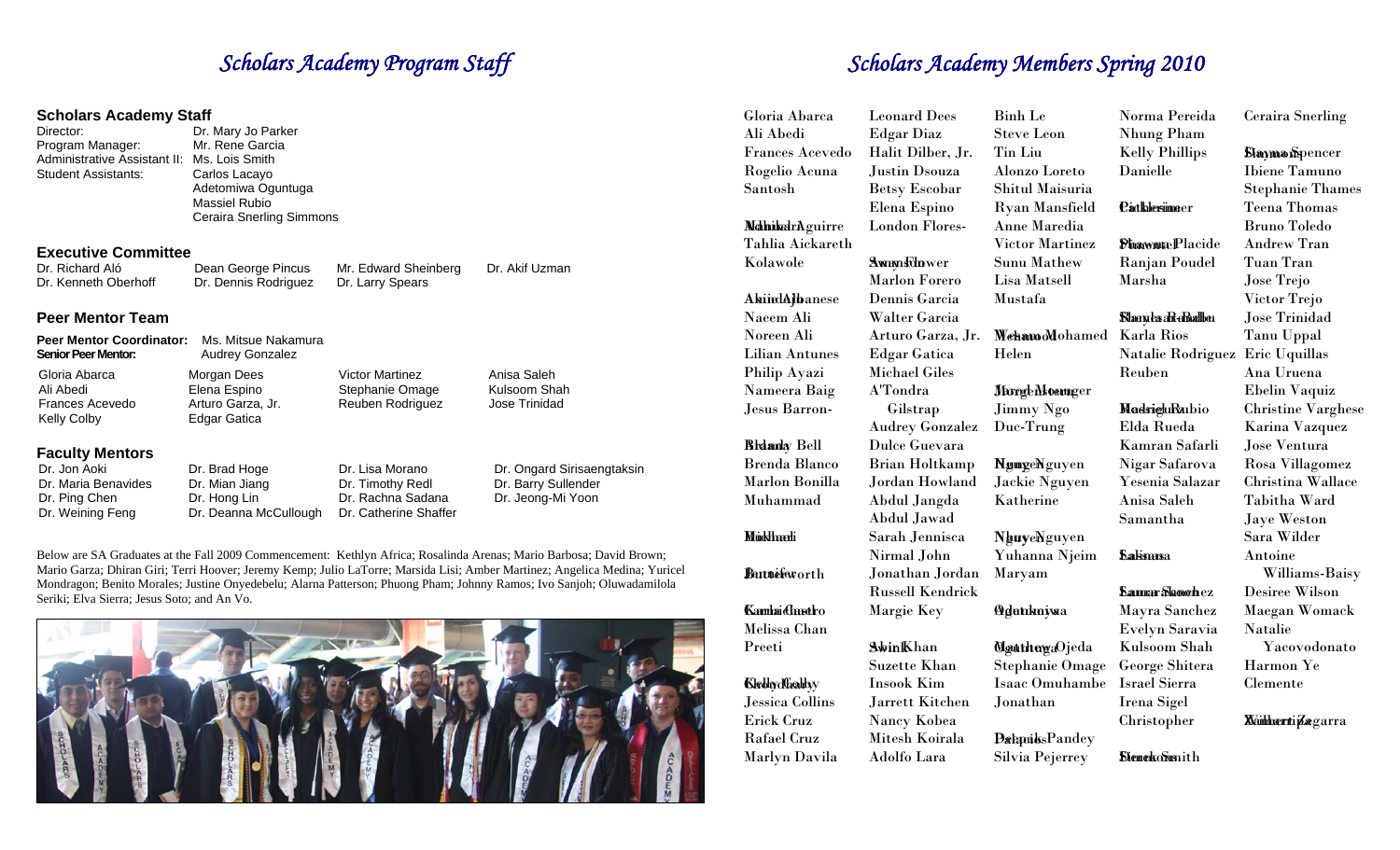### **2010 Honor Corps**

Muhammad Bukhari

**First Year Abir Khan** Teena Thomas Stephanie Omage Rogelio Acuna **Marrett Kitchen** Jose Trejo **Norma Pereida** Vorma Pereida Manuel Aguirre Mitesh Koirala Tanu Uppal Reuben Rodriguez Amie Albanese Adolfo Lara Christine Varghese Jose Trinidad Naeem Ali Shitul Maisuria Rosa Villagomez Ebelin Vaquiz<br>Nameera Baig Sunu Mathew Jave Weston Karina Vazque Nameera Baig Sunu Mathew Jaye Weston Karina Vazquez Michael Butterworth Mustafa Mehmood Antoine Williams-Baisy Desiree Wilson Melissa Chan Duc-Trung Nguyen Maegan Womack **Third Year**  Jessica Collins Yuhanna Njeim **Second Year** Seyed Abedi Erick Cruz Adetomiwa Oguntuga Brandy Bell Betsy Escobar Jennifer Carmichael Morgan Dees Kelly Phillips Kelly Colby Kelly Colby Victor Martinez Michael Giles Samantha Salinas Elena Espino Wesam Mohamed Abdul Jawad Lassana Samarakoon Russell Kendrick Elda Rueda Sarah Jennisca Evelyn Saravia Margie Key Swink Laura Sanchez

Jonathan Jordan Stephanie Thames Hung Nguyen Irena Sigel

## **Community Service Awards<br>Individual Award Christina**

**Christina Wallace Group Project Award** Kelly Colby & Anisa Saleh

**Brown Foundation Leadership Awards**

| Ali Abedi     | Melissa Chan                          | Marlvn Davila   | <b>Audrey Gonzalez</b> | Laura Sanchez |  |
|---------------|---------------------------------------|-----------------|------------------------|---------------|--|
|               | <b>Spring 2010 Graduating Seniors</b> |                 |                        |               |  |
| Rogelio Acuna | London Flores                         | Anne Maredia    | Catherine Pimentel     | Laura Sanchez |  |
| Kelly Colby   | Edgar Gatica                          | Mustafa Mehmood | Shawna Placide         | Irena Sigel   |  |

Betsy Escobar

Jessica Collins Abdul Jangda Wesam Mohamed Marsha Ramesbar Margie Swink Erik Cruz Jonathan Jordan Jared Mounger Reuben Rodriguez Andrew Tran Morgan Dees Shitul Maisuria Kelly Phillips Samantha Salinas Victor Trejo

## *Scholars Academy Members Spring 2010*



## *Awards Program*

#### *Welcome and Opening Remarks*

Dr. Mary Jo Parker, Scholars Academy Director

#### *Special Recognition:*

#### **Scholars Academy Program Staff**

#### **Scholarship Achievements**

*Joint Admission Medical Program Scholars*  Betsy Escobar Michael Giles Ceraira Simmons <sub>(PreJAMP)</sub> Jose Ventura <sub>(PreJAMP)</sub> *Red Rose Scholars for 2009-2010* Ali Abedi Dennis Garcia Wesam Mohamed Brandy Bell **Micaela Gilbert** Jarod Mounger<br>Tung Bui **Mustafa Mehmood** Stephanie Oma Stephanie Omage Betsy Escobar *Red Rose Scholars for 2010-2011* Philip Ayazi Abdul Jawad Ojeda Matthew Nameera Baig **Duc-Trung Nguyen** Stephanie Omage Brandy Bell Reuben Rodriguez Laura Sanchez Desiree Wilson Evelyn Saravia Tabitha Ward

#### **Peer-Led Team Learning Workshop Leaders**

Walter Huetwohl Tomy Le

Edgar Gatica **Insook Kim** Stephanie Omage Audrey Gonzalez **Adolfo Lara** Kamran Safarli

Anisa Saleh Kulsoom Shah

## **Computer & Mathematical Sciences Tutors**

Michael Butterworth Edgar Gatica Hung Nguyen

Walter Huetwohl Mai Nguyen<br>
Victor Martinez Cilvia Peierrev

Reuben Rodriguez Jose Trinidad

#### **Engineering Technology Tutors**

Morgan Dees

#### **Natural Science Tutors**

Brandy Bell **Betsy Escobar** Jonathan Jordan Kelly Colby **Elena Espino** Jackie Nguyen Marlyn Davila **Abdul Jangda** Stephanie Omage

Elda Rueda Karina Vazquez Tabitha Ward

#### **"Pay It Forward" Volunteer Challenge**

Volunteer Group Project Presentations by Peer Mentors